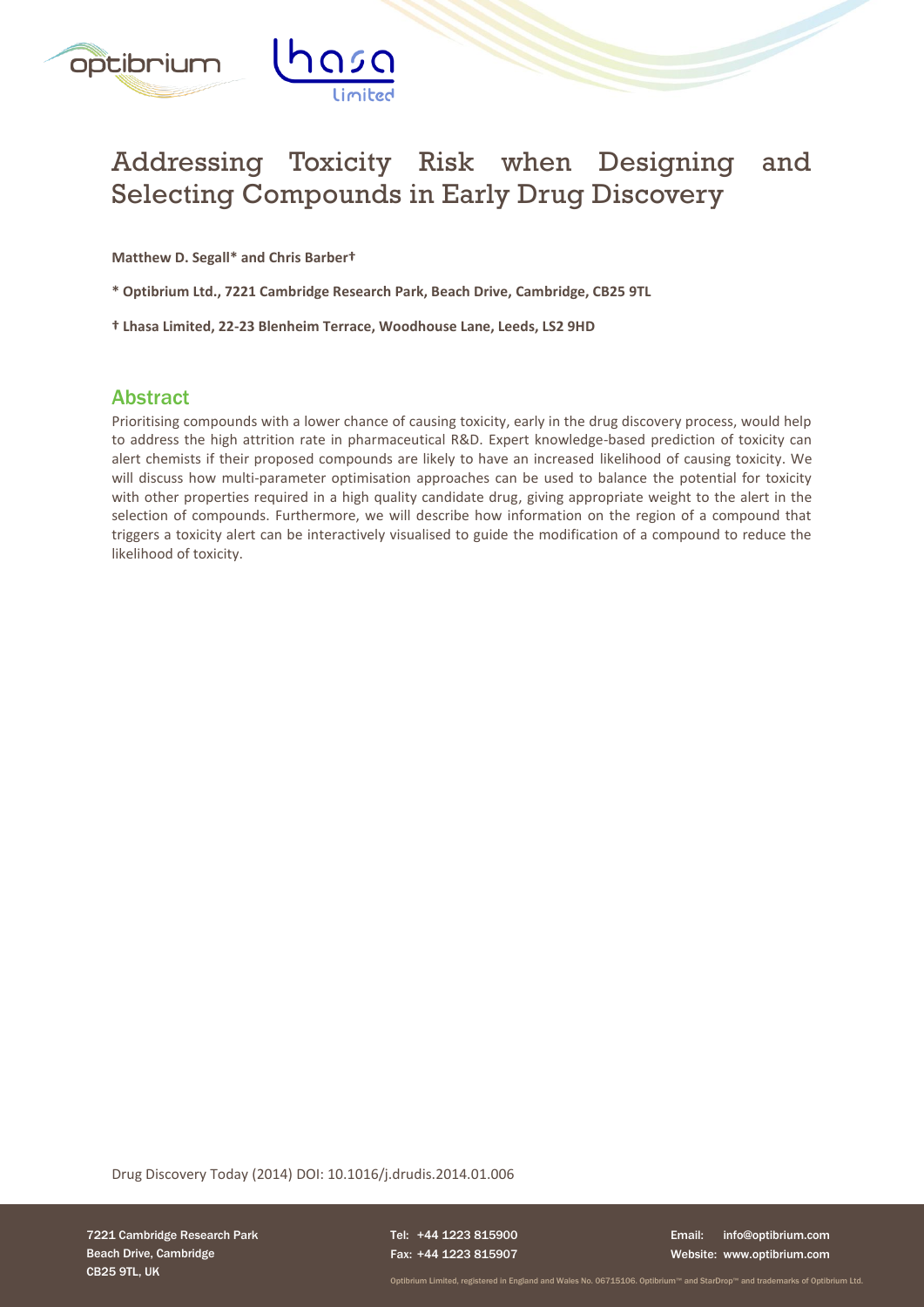#### Introduction

Toxicity of drugs and clinical candidates remains a significant issue for the pharmaceutical industry, leading to increased attrition and cost, late stage failures and market withdrawals. Recent data from CMR International [\[1\]](#page-7-0) indicate that 22% of drug candidates entering clinical development in the period 2006 to 2010, failed due to non-clinical toxicology or clinical safety issues. In pre-clinical development, toxicity and safety issues accounted for 54% of failures (18% of all pre-clinical candidates). These expensive late-stage failures account for a large proportion of the cost of pharmaceutical R&D, recently estimated to be \$1.8B per marketed drug [\[2\]](#page-7-1).

For many marketed drugs, toxicity remains an issue, causing adverse drug reactions (ADRs) and leading to black box warnings, restrictions on use and even withdrawals. These dramatically reduce or even eliminate the return on R&D and marketing investments and harm the reputation of pharmaceutical companies and the industry as a whole. A study by Lasser *et al.* [\[3\]](#page-7-2) indicates that, of 548 new chemical entities approved by the U.S. Food and Drug Administration between 1975 and 2000, 10.2% acquired one or more black box warnings and 2.9% were withdrawn. Recent, high profile examples of market withdrawals include Cerivastatin (2001), Valdecoxib (2005, U.S.) and Rosiglitazone (2010, Europe). Of particular concern are idiosyncratic ADRs which, due to their rare occurrence, are unlikely to be detected during clinical trials.

From the sobering statistics above, it is clear that addressing failures due to toxicity would have a dramatic effect on the productivity of pharmaceutical R&D and the quality of the resulting drugs. Some toxicity is driven by the biological mechanism of the intended pharmacological action of a compound, particularly in the case of compounds intended for new targets for which the association with a therapeutic indication has not yet been validated. However, a significant proportion of observed toxicities are caused by unintended effects unrelated to the primary biological target. In the latter cases, it should be possible to reduce risk by focussing on structural motifs that are less likely to cause toxicity due to known mechanisms. Alternatively, if a likelihood of toxicity being observed in the clinic can be identified early in the process, *in vitro* or *in vivo* experiments can be prioritised to assess this risk before additional, downstream investments are made.

In the mid-1990s, a similar observation was made of a high rate of failure due to poor compound pharmacokinetics (PK) in clinical trials [\[4\]](#page-7-3). This led to the introduction of *in vitro* assays for high-throughput measurement of absorption, distribution, metabolism and elimination (ADME) properties in early drug discovery [\[5\]](#page-7-4) and development of computational, or *in silico*, methods for the estimation of these properties [\[6\]](#page-8-0) [\[7\]](#page-8-1). The result has been a reduction in the proportion of clinical failures due to PK issues from an estimated 39% in 1991 to approximately 10% in 2000 [\[8\]](#page-8-2). Unfortunately, in the same period, the overall failure rate was unchanged and the proportion of clinical failures attributed to toxicity or safety issues increased from approximately 14% to 30%. This, in turn has motivated a recent trend to develop and introduce *in vitro* assays earlier in the drug discovery process, to identify potentially toxic compounds and halt their progression. Similarly, *in silico* methods for the prediction of toxicity can help to guide the design and selection of compounds with reduced risk of toxicity.

This article will focus on 'knowledge-based' methods for prediction of toxicity (also described as 'rule-based'), that produce a semi-quantitative estimate of toxicity hazards, based on experimental precedence for similar compounds. A number of expert systems have been developed that provide a rule-based approach to toxicity [9]. Other approaches, broadly described as 'statistical' methods, rely on fitting a mathematical model of compound characteristics to empirical data using a variety of techniques including Support Vector Machines, Naive Bayes, Decision trees, and Random Forest [10] [11] [12] [13] [\[14\]](#page-8-3). The output of both knowledge-based and statistical methods are classifications of compounds as toxic or otherwise or predictions of a numerical measure of toxicity, e.g. LD<sub>50</sub>. The principles that we discuss herein for the application of *in silico* methods to address toxicity in early drug discovery can apply equally to both approaches.

In the following sections we will describe the principles of knowledge-based prediction of toxicity and the challenges posed by application in early drug discovery. We will discuss how these methods may be applied to the selection of compounds, giving appropriate weight to predictions of toxicity against other important factors, and provide feedback on strategies for redesign of drug candidates to reduce toxicity risk. Finally, we will present two applications of knowledge-based toxicity predictions – one of recently approved drugs and the other in the context of a hypothetical hit-to-lead project – before drawing some conclusions.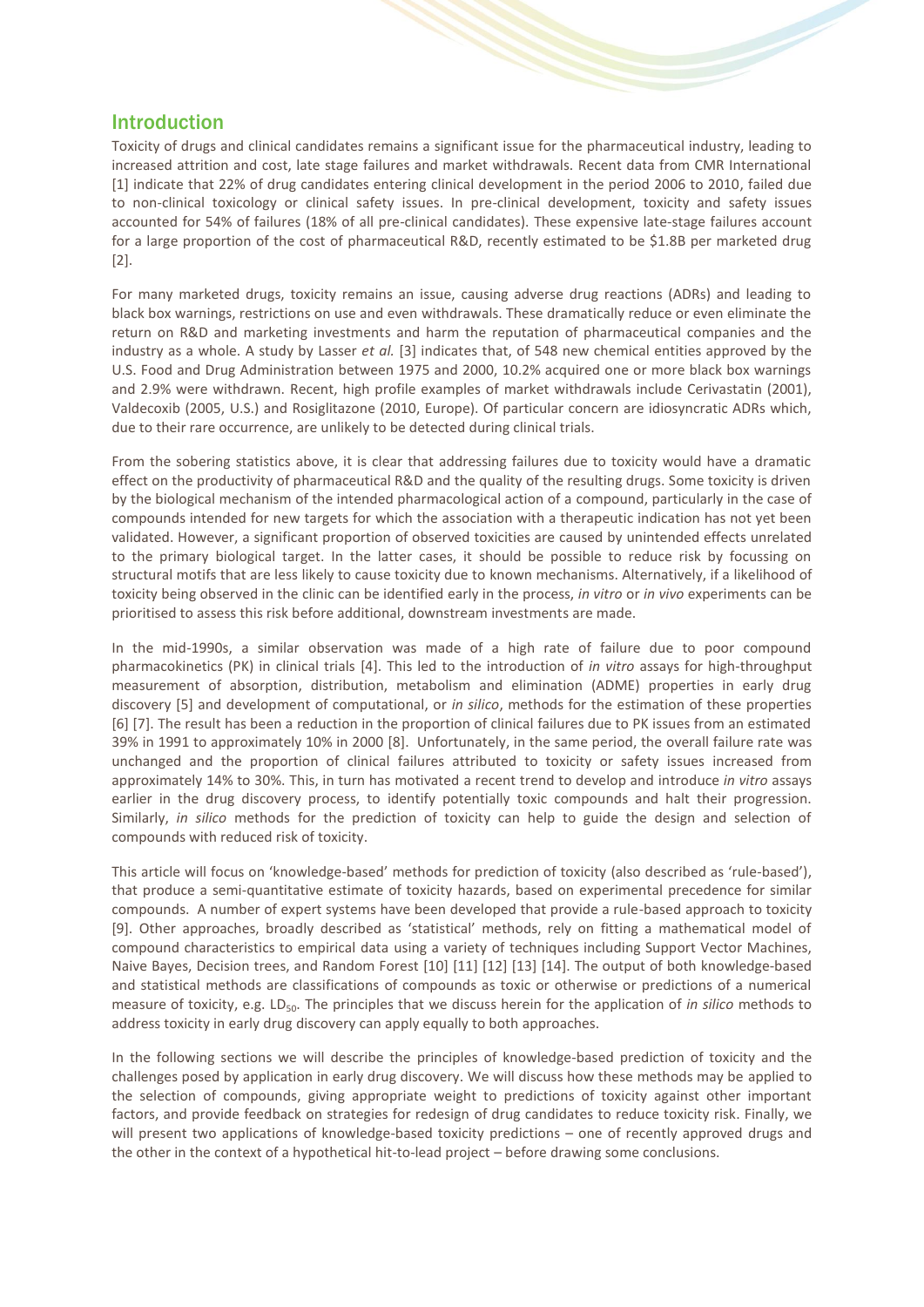# Knowledge-based prediction of compound toxicity

Expert knowledge-based predictive systems for small molecules are designed to emulate the decision-making process of a group of experts by applying a form of artificial intelligence whereby a knowledge base of facts is used to make a prediction by inferring relationships between facts through a process known as reasoning [15] [16]. This allows for the introduction of associated data such as reactivity or knowledge of the mechanism of action, and can cope with uncertainty and conflicting data which is common in the field of toxicity prediction. In contrast, purely statistical approaches derive probabilities of toxicity by taking a dataset of compounds, identifying descriptors that show a correlation to activity and use this to predict the toxicity of novel compounds. Statistical systems have the advantage of being fast to implement and can more efficiently cope with large datasets when the endpoint is relatively simple. Expert systems are particularly well suited to making predictions for toxicities derived through multiple mechanisms for which only incomplete datasets are available. Expert systems can often provide more interpretable predictions with detailed supporting documentation [9] [17].

*In silico* systems in the field of toxicity typically predict hazard – the possibility of a chemical causing harm [18]. Expert systems frequently also provide an indication of the likelihood for the prediction to be correct, supporting evidence, and a reasoned argument for the cause of the hazard which may include an expert analysis, a mechanistic explanation, or even an adverse outcome pathway (AOP) [19]. Whilst valuable, such predictions normally require further analysis to derive the risk – the probability of that toxicity being observed. A key part of that analysis is to determine the exposure of the chemical at the site of toxicity – a step that requires an understanding of the dosing regimen, the pharmacokinetics, and potentially relevant biological details such as species, age, disease state, sex and the potential for drug-drug interactions. This means that a hazard prediction has to be considered in the context of a number of other factors in order to derive an assessment of risk.

The Derek prediction engine [\(www.lhasalimited.org\)](file:///C:/Users/Matt/Documents/Projects/DDT%20Toxicity%20Risk%202013/www.lhasalimited.org) [20] applied in the examples below, provides a prediction (active/inactive) for each toxicity endpoint. If no evidence of toxicity has been found, then 'No report' (nothing to report) is returned. A prediction of activity is typically associated with a structural alert, identifying the motif triggering the positive prediction, along with an associated likelihood. The likelihood qualifies this prediction; some of the likelihoods relating to positive predictions are shown in Box 1. In practise, it has been demonstrated that likelihood can be taken as a level of confidence since it correlates well with the accuracy of a prediction [\[21\]](#page-8-4).

| certain   | the proposition (prediction) is known to be true                              |
|-----------|-------------------------------------------------------------------------------|
| probable  | there is at least one strong argument for the proposition and none against it |
| plausible | the weight of evidence supports the proposition                               |
| equivocal | There is an equal weight of evidence for and against the proposition          |

#### **Table 1 Examples of the reasoning levels within Derek and their definitions**

Expert systems are frequently applied in the later stages of drug development [22] [23], where it may be necessary to produce an assessment of risk suitable for regulatory acceptance, or to design *in vivo* studies that should be undertaken to support a submission. In such cases, features including mechanistic interpretation, expert commentary, documentation, performance statistics and supporting data are particularly valuable. At this stage of the process, relatively few compounds are assessed for toxicity and the endpoints can be relatively complex, meaning that training sets for *in silico* models tend to be sparse and do not always sufficiently capture the different mechanistic pathways at work. To overcome this, collaborative data sharing, through organisations such as Lhasa Limited, enables participating companies to gain knowledge of toxicities from proprietary data, without revealing confidential information such as biological targets or chemical structures.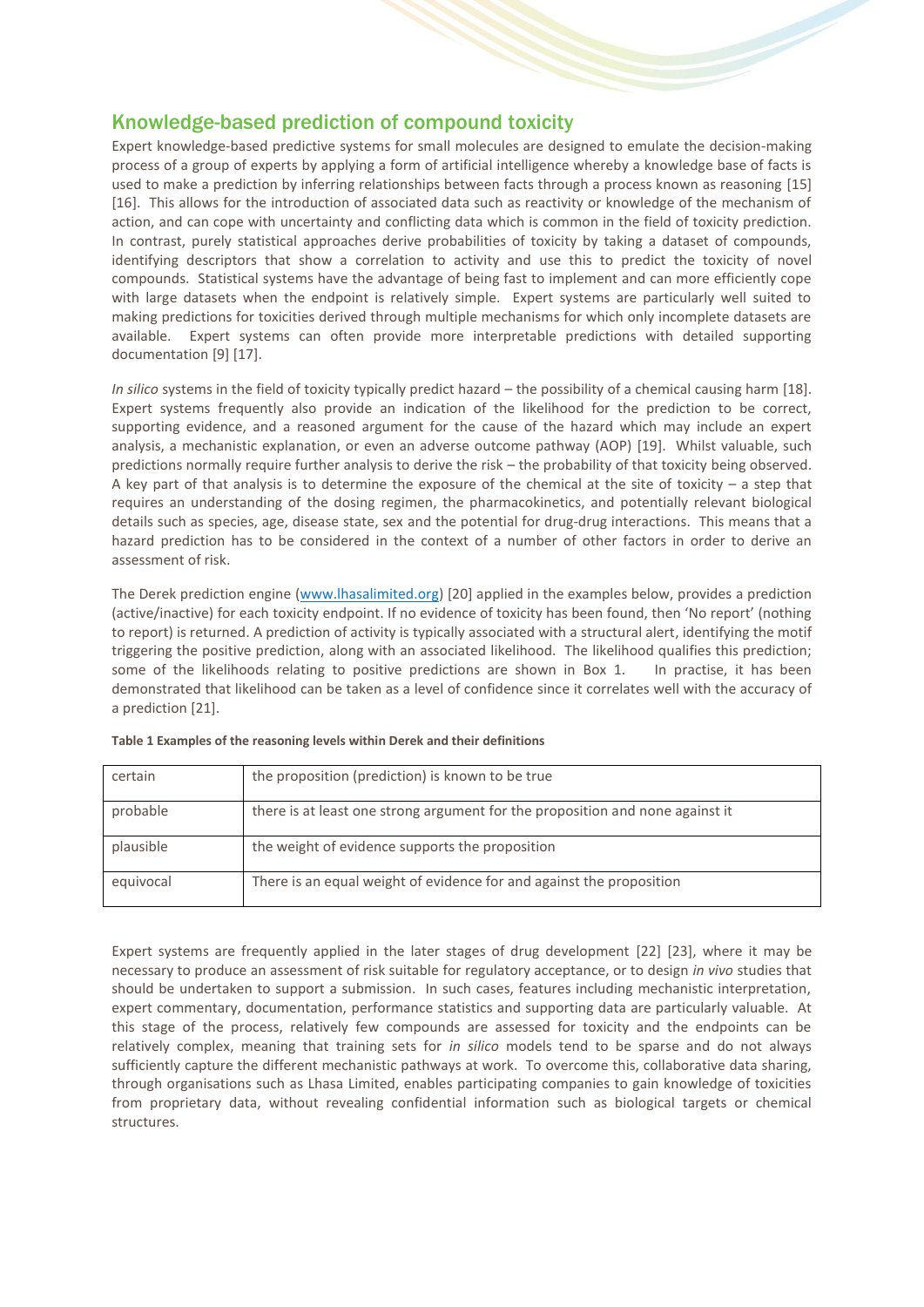In contrast, these methods have been less commonly applied in early drug discovery, where the numbers of compounds considered are much larger and the scientists using the predictions are less likely to be expert toxicologists. This makes detailed examination of each prediction, using detailed supporting information, impractical. In this scenario, toxicity predictions must be appropriately integrated into decision-making processes, to provide intuitive guidance on reducing toxicity risk and facilitate collaboration with expert toxicologists where expert guidance is required.

#### Guiding Compound Design and Selection Balancing Toxicity with Other Factors

A high quality drug must simultaneously satisfy many property requirements. Primary among these is achieving sufficient potency against the intended therapeutic target(s); however, to be both safe and efficacious a successful compound must also have appropriate ADME properties and, of course, avoid causing toxic effects at a therapeutic dose. Therefore, identifying high quality lead and candidate compounds is a delicate balancing act, often described as 'multi-parameter optimisation' (MPO) [\[24\]](#page-9-0).

Predictions of toxicity hazards must be balanced against other properties and given appropriate weight in the selection and design of compounds in early drug discovery. As discussed above, knowledge-based methods for toxicity prediction indicate if a compound has an increased likelihood of toxicity, but a toxicity alert is not a guarantee that a compound will be toxic. Therefore, one would give priority to compounds with no indications of toxicity over those with an alert, all other factors being equal; however, an alert may not be a sufficient reason to 'kill' a compound that meets many other requirements. The cost of incorrectly rejecting a good compound based only upon an uncertain prediction may be high, particularly in the absence of alternative options or if methods to mitigate the risk (such as a change to the dosing regimen) have not been considered.

Methods for MPO, such as Probabilistic Scoring [\[25\]](#page-9-1), allow a project team to define a profile of property criteria that they require in an ideal compound. Furthermore, as illustrated in Figure 1**Error! Reference source not found.**, each property criterion can be assigned an importance to reflect the impact of a property outcome on a compound's chance of success. The results of predictions or experimental property measurements for each compound are then assessed against the profile to generate a score representing the compound's likelihood of success, i.e. the probability of achieving an ideal property profile. This allows compounds with the best chance of downstream success to be effectively prioritised. Furthermore, the uncertainty in each property value, due to experimental variability or statistical errors in predictions, can be explicitly taken into account to estimate the uncertainty in the overall scores. This, in turn, makes it clear when compounds can be confidently distinguished, based on the available data, and avoids inappropriate rejection of compounds based on an uncertain prediction or measurement.



**Figure 1 Example scoring profiles defining the ideal criteria (labelled "desired value") for a range of experimental and predicted properties and the importance of each individual criterion to the overall objective of the project, specifically an orally dosed compound intended for a peripheral target. (a) shows an example of a profile includes experimental potency against the target and predicted ADME properties. (b) illustrates a profile combining these properties with knowledge-based predictions of toxicity endpoints. Also shown in (b) is an expansion of the criterion for hepatotoxicity, demonstrating how the impacts of different predicted likelihoods for this toxicity on the chance of a compound's success can be reflected by a 'desirability function' shown in blue. On this graph, the desirability of each outcome is shown by the blue line and the scale on the y-axis indicates the desirability on a scale of 0 to 1, where 1 indicates the ideal outcome. The histogram shows the distribution of the different predictions in the current data set.**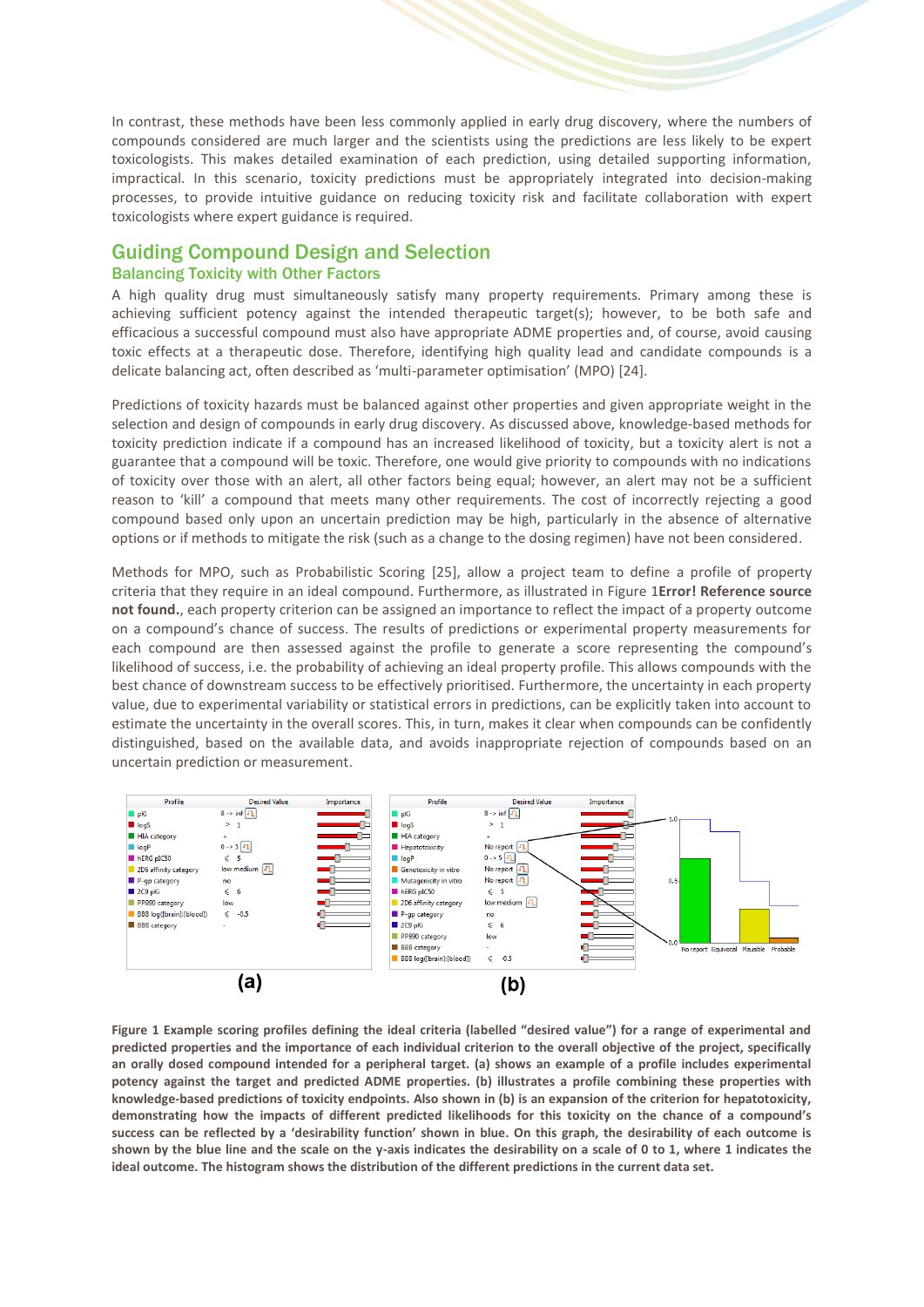

**Figure 2 An example of an interactive designer in which the structural alert giving rise to the prediction of an increased chance of hepatotoxicity for Lumiracoxib is highlighted in red. Such an environment enables exploration of strategies to reduce toxicity risk while providing instant feedback on the predicted impact of structural changes on multiple, relevant properties.**

#### Guiding Compound Re-design

An advantage of a knowledge-based approach to toxicity prediction is that the structural feature of a compound that is associated with an increased likelihood of toxicity is identified. This contrasts with many 'black box' statistical methods that provide a prediction with no feedback regarding the underlying relationship to the compound structure. Highlighting this alert on the structure of the compound provides valuable information for medicinal chemists considering optimisation strategies. Coupled with predictive models of other properties and an MPO method in an interactive environment, this information can be used to guide the design of an alternative compound to reduce the risk of toxicity without having a negative effect on other required properties. Figure 2 shows an example of such an 'interactive designer'.

# Analysis of Recent Drug Approvals

In order to assess the potential value of applying knowledge-based toxicity prediction, all small molecule drugs approved in 2012 by the FDA Center for Drug Evaluation and Research<sup>1</sup> were analysed against available endpoints in the Derek Nexus module for StarDrop [\(www.optibrium.com\)](http://www.optibrium.com/). The structures of these compounds were obtained from PubChem or NCI and regulatory label information was obtained from the FDA and/or EMA to identify clinically observed toxicities together with relevant black-box warnings. Three endpoints, skin sensitisation and irritation of the eye or skin were subsequently removed from the analysis since only one compound was topically administered hence predictions for these adverse events could not be validated. It should however be noted that the single topically administered compound, Ingenol Mebutate, was correctly predicted as a skin sensitiser. The predictions covered a range of important endpoints including hepatotoxicity, hERG channel inhibition, developmental toxicity, teratogenicity, chromosomal damage (*in vitro* and *in vivo*), mutagenicity *in vitro* and carcinogenicity. All of the alerts returned were at the plausible level (meaning that the weight of evidence is for activity to be observed). This full dataset is available as supplementary material. Of the limited set of 24 compounds, 11 were correctly predicted clean, 6 were correctly predicted with toxicities, 5 were falsely predicted clean and 2 were falsely predicted to have toxicities that were not observed. This is summarised in Figure 3(a). For the dataset of 24 compounds across 8 endpoints a total of 16 predictions of toxicity were made, showing a sensitivity of 55% and a specificity of 85%. The breakdown of those alerts is shown in Figure 3(b).

Looking at the performance of individual alerts, three complex high-level endpoints were responsible for the majority of false predictions. The first, hepatotoxicity is a challenging endpoint to predict since there are a large number of causes of liver toxicity, and many possible reasons why it may not be observed. One compound, Aclidinium, was predicted to show hepatotoxicity but this is administered as a small inhaled dose making hepatotoxicity an unlikely event [26]. Two compounds (Bosutinib and Bedaquiline) were not predicted to show the observed hepatotoxicity but these were dosed at very high levels (>400mg daily), and in the latter case, toxicity was only shown when co-administered with other drugs which inhibit CYP3A4 (the major clearance route for Bedaquiline)<sup>2</sup>. Large doses of hepatically cleared compounds increase the risk of liver

<sup>1</sup> 1 [http://www.fda.gov/downloads/Drugs/DevelopmentApprovalProcess/HowDrugsareDevelopedandApproved/DrugandBiologicApprovalRe](http://www.fda.gov/downloads/Drugs/DevelopmentApprovalProcess/HowDrugsareDevelopedandApproved/DrugandBiologicApprovalReports/UCM342733.pdf) [ports/UCM342733.pdf](http://www.fda.gov/downloads/Drugs/DevelopmentApprovalProcess/HowDrugsareDevelopedandApproved/DrugandBiologicApprovalReports/UCM342733.pdf)

<sup>2</sup> [http://www.accessdata.fda.gov/drugsatfda\\_docs/label/2013/204384s002lbl.pdf](http://www.accessdata.fda.gov/drugsatfda_docs/label/2013/204384s002lbl.pdf)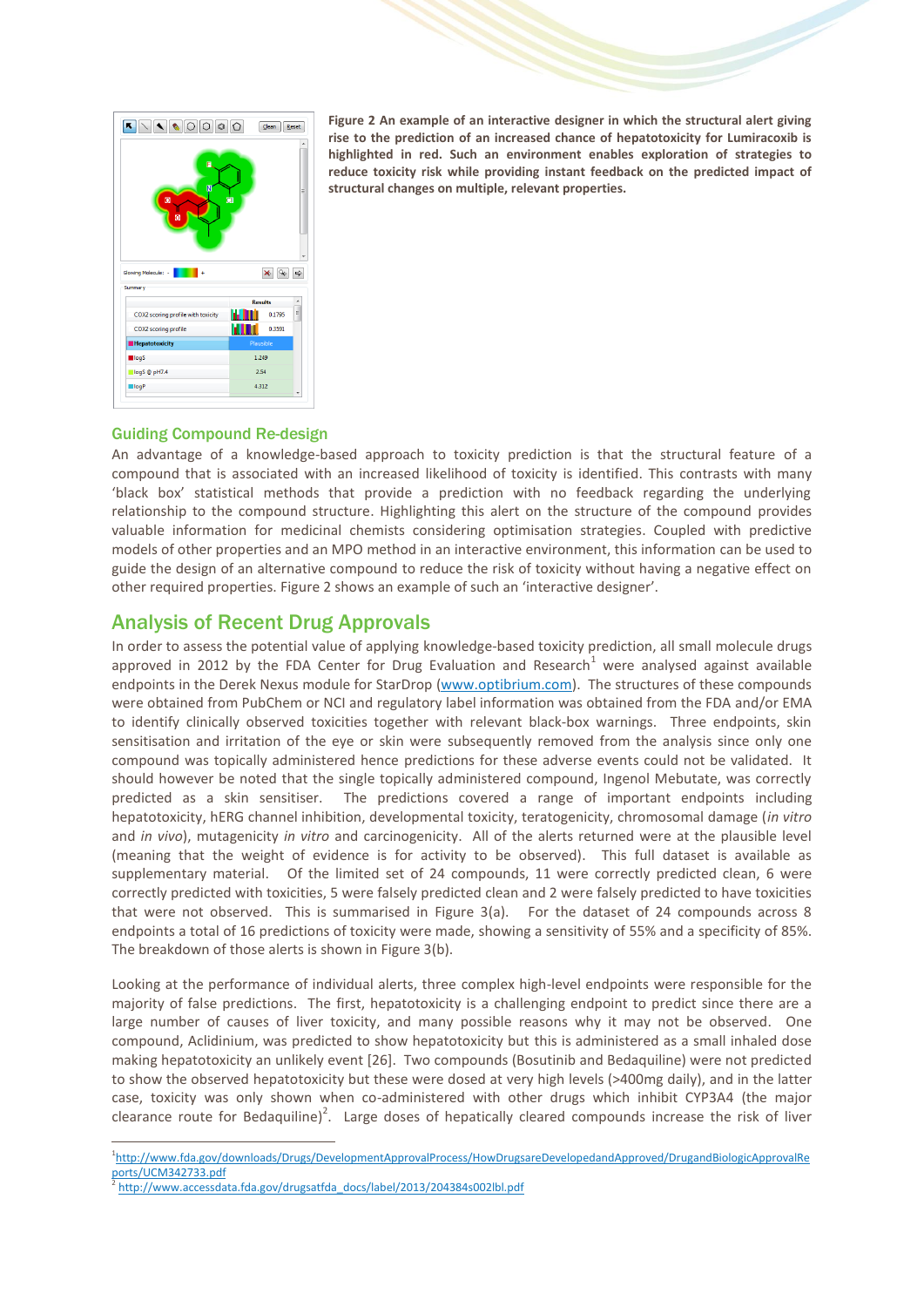toxicity through the saturation of processes or the build-up of metabolites [27]. Developmental toxicity currently has only a limited number of alerts in the Derek engine and in this dataset only 1 out of the 7 observed instances was correctly predicted. Three of the 'false negative' compounds were kinase inhibitors which may indicate a lack of historical data from which to build good models since kinase inhibitors represent a relatively new class of drugs. There is however, growing evidence of a relationship between kinase inhibition and chromosomal/developmental toxicity [\[28\]](#page-9-2) which should support further development of this alert. A third endpoint, teratogenicity, is incompletely understood, complex and driven by a complex array of pathways – for example, Lomitapide exhibited teratogenicity in rats and ferrets but not in rabbits. Teriflunomide is believed to be teratogenic through its primary mechanism of action - inhibition of dihydroorotate dehydrogenase – an essential enzyme for nucleotide synthesis $3$ .

This analysis suggests that knowledge-based toxicity predictions can be an effective tool to identify potential toxicities before a compound reaches the clinic. By flagging potential toxicities early in the drug development process, hazards can be assessed through early screening before significant investments have been made and by applying MPO analyses, these risks can be balanced against the potential benefits a drug may provide. This is highlighted in the case of Carfilomib which despite giving 6 alerts – 4 of which were confirmed and 2 were not assessed (as detailed in the supplementary information) – has been accepted as a treatment for cancer when other treatments are unsuccessful .



**Figure 3 Results of predictions from the Derek Nexus module for StarDrop on the 24 compounds approved by the US Food and Drug Administration in 2012. (a) shows the analysis on a per-compound basis and (b) shows the analysis on a per-endpoint basis.**

1

<sup>&</sup>lt;sup>3</sup> [http://www.accessdata.fda.gov/drugsatfda\\_docs/label/2013/203858s002lbl.pdf](http://www.accessdata.fda.gov/drugsatfda_docs/label/2013/203858s002lbl.pdf)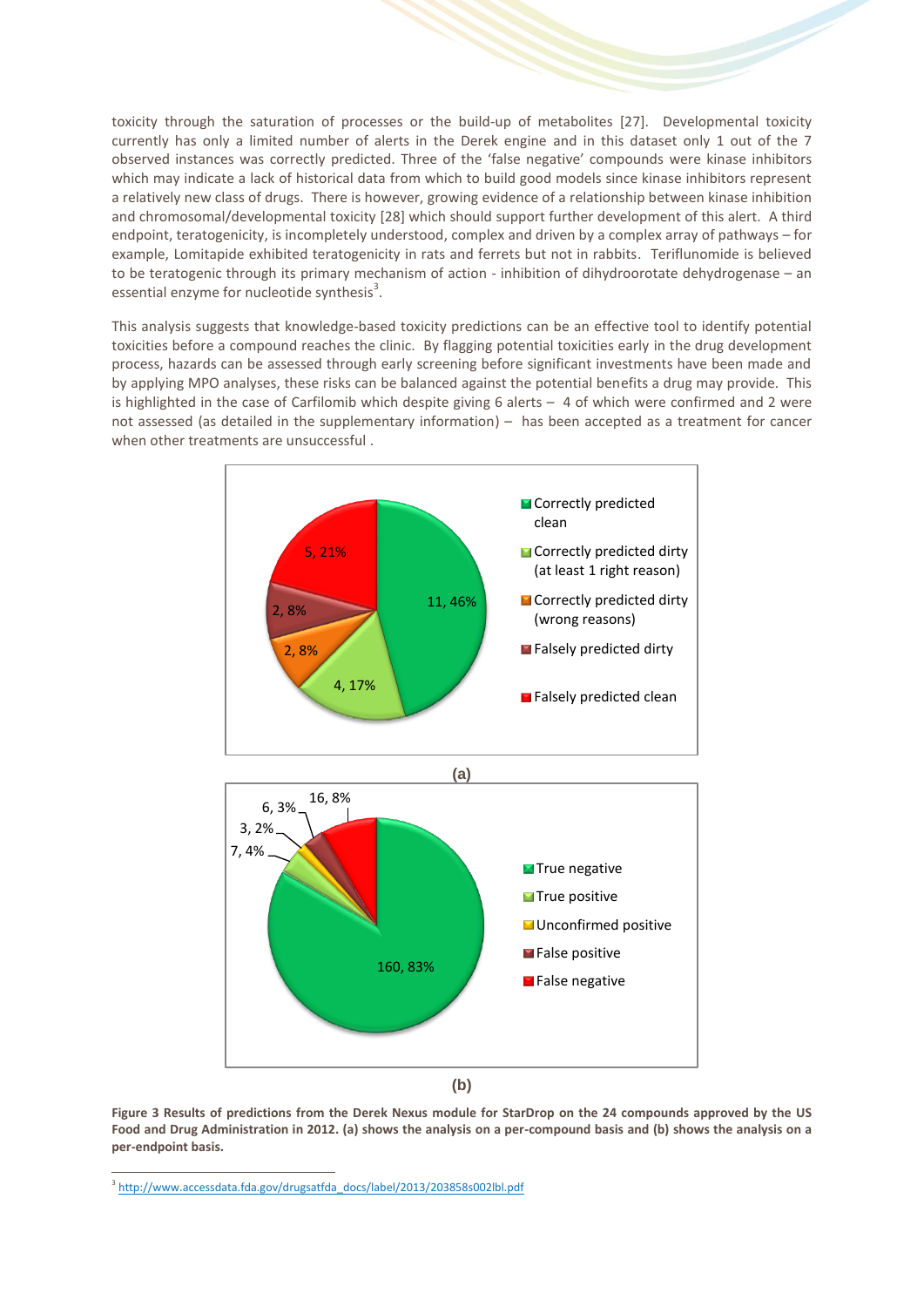

**Figure 4 These 'chemical space' plots illustrate how predictions of the potential to cause toxicity can be combined with other experimental and predicted data to guide the selection of lead series in early drug discovery. Each point in a chemical space represents a single compound and the proximity of points indicates their structural similarity (2D pathbased similarity calculated by a Tanimoto index [\[29\]](#page-9-3)). (a) shows the compounds in a library of compounds with COX2 inhibition data containing 5 clusters of similar compounds, coloured by compound score from red (low) to yellow (high). The score was calculated using the profile shown in** Error! Reference source not found.**(a), taking into account only potency and ADME properties. From this it can be seen that multiple clusters contain compounds with high-scoring compounds. For reference, the point corresponding to Celecoxib is identified. (b) shows the points coloured by predicted likelihood of hepatotoxicity, from which it can be seen that many regions of chemistry are predicted to have increased likelihood of exhibiting hepatotoxicity. The point corresponding to Lumiracoxib, a known hepatotoxin, is highlighted in this plot. In (c), this information is combined with the data for compound potency, predicted ADME properties and predictions for mutagenicity and genotoxicity using the scoring profile shown in** Error! Reference source not found.**(b). The colours indicate low scoring compounds in red and high scoring compounds in yellow and the cluster containing the majority of high scoring compounds is circled.**

#### Application in Early Drug Discovery

To illustrate one workflow for the practical application of these methods in the context of a hit-to-lead project, we have used a public domain data set, derived from the ChEMBL database<sup>4</sup>. This data set contains 152 compounds from multiple chemical series for which the inhibition of the Cyclooxygenase 2 (COX2) enzyme has been determined experimentally, including the drugs Celecoxib and Lumiracoxib. This is typical of a data set containing primary screening data in a hit-to-lead project targeting a fast-follower for an existing drug.

Figure 4(a) shows the 'chemical space' of this library, in which the colour of a point represents the score of each compound against the scoring profile shown in Figure 1(a), including the experimentally measured target inhibition and a range of predicted ADME properties, but not considering predicted toxicity. This illustrates the distribution of the compound scores across the chemical diversity of the library and indicates that there are three clusters of similar compounds that are likely to yield compounds with a good balance of potency and ADME properties. These high-scoring compounds include the drugs Celecoxib and Lumiracoxib.

The potential for these compounds to cause toxicities were then predicted using the Derek Nexus module for StarDrop for endpoints including mutagenicity, hepatotoxicity and genotoxicity. (Mutagens cause heritable changes to DNA whereas genotoxins damage a cell's genetic material but do not necessarily cause permanent damage to DNA sequences). Figure 4(b) shows the prediction of hepatotoxicity mapped onto the chemical space of the COX2 library, which clearly shows that several of the clusters have plausible evidence of hepatotoxicity and should be considered with care. Among those compounds with evidence of hepatotoxicity is Lumiracoxib, which was withdrawn from the market in several countries, mostly due to hepatotoxicity concerns, and has never been approved for use in the United States.

The toxicity predictions can be combined with the *in vitro* and *in silico* data for other properties in an overall scoring profile, shown in Figure 1(b), giving appropriate weight to the predictions of toxicity against the other factors. The resulting scores are plotted in the chemical space shown in Figure 4(c), in which one cluster clearly stands out as having several compounds with the highest likelihood of yielding a high quality lead series with good ADME properties and reduced chance of toxicity.

1

<sup>4</sup> <https://www.ebi.ac.uk/chembl/>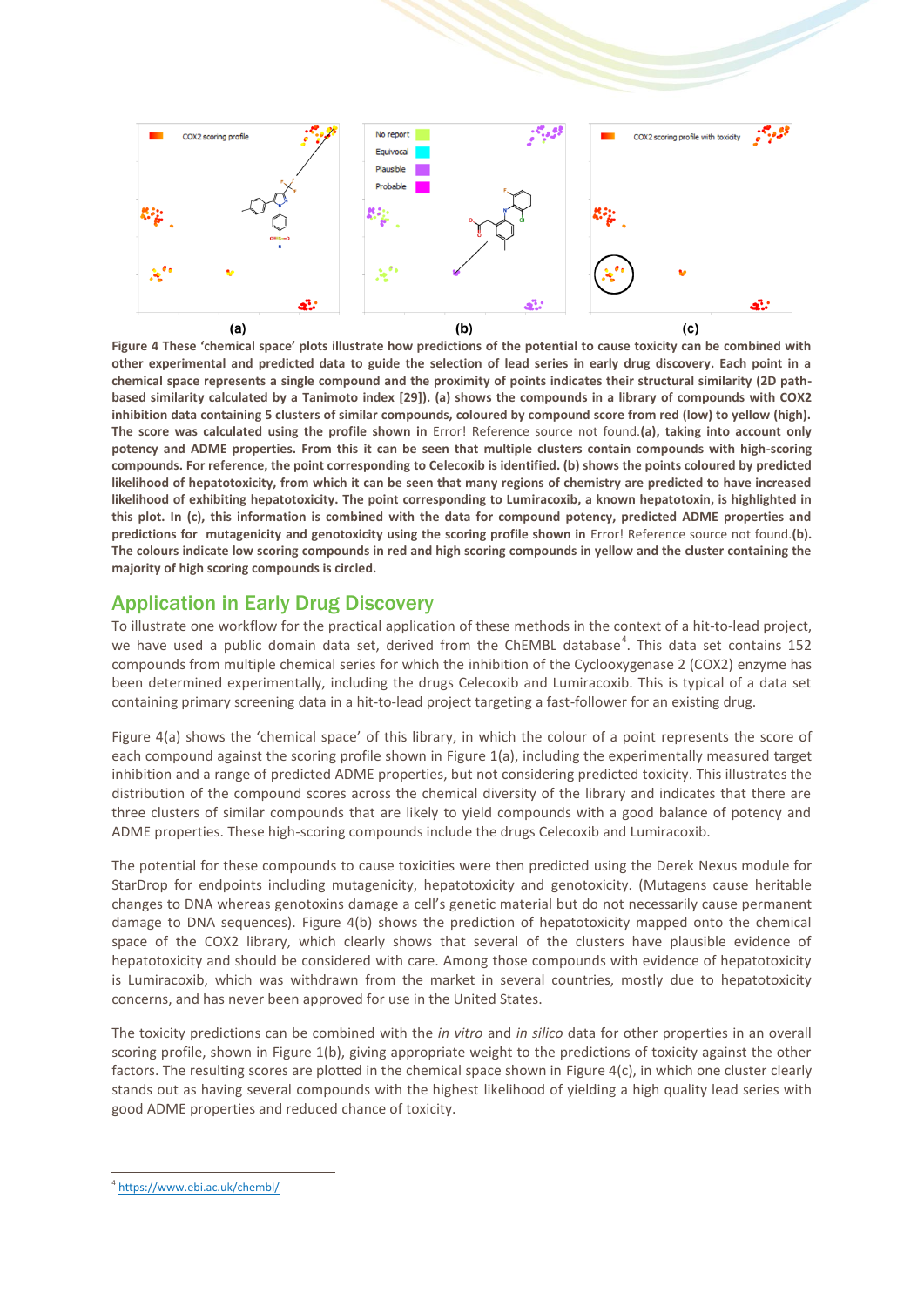It is noteworthy that Celecoxib (the gold-standard COX2 inhibitor) [30] is also identified as having plausible evidence of toxicity, illustrating the importance of balancing the potential for toxicity against the benefits. One advantage of avoiding hard filters, by using a weighted scoring profile and taking into account the uncertainty in the underlying data, is that the series including Celecoxib and Lumiracoxib would not be rejected outright. For example, the score for Celecoxib ( $0.15\pm0.08$ ) is not statistically significantly different from the top-scoring compound (0.45±0.30). This indicates that a rigorous strategy should select a small number of compounds from this series in order to experimentally confirm the required properties before making a final choice of lead series.

Finally, considering the structure of Lumiracoxib in Figure 2, a single functionality is highlighted as the cause of the structural alert for increased hazard of hepatotoxicity, in common with all other members of this series. This suggests that approaches for reducing the associated risk, while retaining potency and other desirable properties, can be investigated at an early stage before rejecting this class of compounds.

#### **Conclusions**

A key strategy to reduce the long timelines and spiralling cost of pharmaceutical R&D is to target safe and efficacious compounds as early as possible in the drug discovery process. Taking all available information into account, from predictive and experimental sources, as early as possible, increases the likelihood of delivering a high quality lead and, ultimately, a development candidate with an improved chance of success in the clinic. Furthermore, a lead series with a good balance of properties is less likely to require many, long and costly lead optimisation cycles; an important factor identified to reduce the overall cost per marketed drug [\[2\]](#page-7-1).

Knowledge-based prediction of toxicity has an important role to play in this process, guiding the selection and optimisation of compounds when *in vitro* and *in vivo* toxicity data is often not available, due to the high cost and long timescales of experimental measurements. However, as with any predictive method, the uncertainties in the predicted outcomes should be taken into account and appropriate weight should be given to these results, relative to other property requirements for a high quality compound for a drug discovery project's objective. In this article, we have illustrated how toxicity predictions can be incorporated into an MPO approach to quickly identify compounds with an appropriate balance of properties and guide the optimisation of compounds with potential liabilities.

#### Acknowledgements

The authors would like to thank Ed Champness and Nick Foster for useful discussions and comments on the draft manuscript. They would also like to thank the software teams at both Optibrium and Lhasa Limited for the development of the methods described herein, in particular Chris Leeding and Paul Cooke for developing the Derek Nexus module in StarDrop. Derek KnowledgeBase 2012 1.0 was used for this analysis.

# Supplementary Information

The detailed results of the application of Derek Nexus for StarDrop to the 24 drugs approved by the US FDA in 2012 are provided in the supplementary information to this article.

# References

- <span id="page-7-0"></span>1 CMR International Global R&D Performance Metrics programme, CMR International, a Thomson Reuters business.
- <span id="page-7-1"></span>2 Paul, S.M., Mytelka, D.S., Dunwiddie, D.T., Persinger, C.C., Munos, B.H., Lindborg, S.R., and Schacht, A.L. (2010) How to improve R&D productivity: the pharmaceutical industry's grand challenge. *Nat. Rev. Drug Discov.* 9, 203-14.
- <span id="page-7-2"></span>3 Lasser, K.E., Allen, P.D., Woolhandler, S.J., Himmelstein, D.U., Wolfe, S.M., and Bor, D.H. (2002) Timing of New Black Box Warnings and Withdrawals for Prescription Medications. *JAMA* 287, 2215-2220.
- <span id="page-7-3"></span>4 Kennedy, T. (1997) Managing the drug discovery/development interface. *Drug Discov. Today* 2, 436–444.
- <span id="page-7-4"></span>5 Tarbit, M.H. and Berman, J. (1998) High-throughput approaches for evaluating absorption, distribution,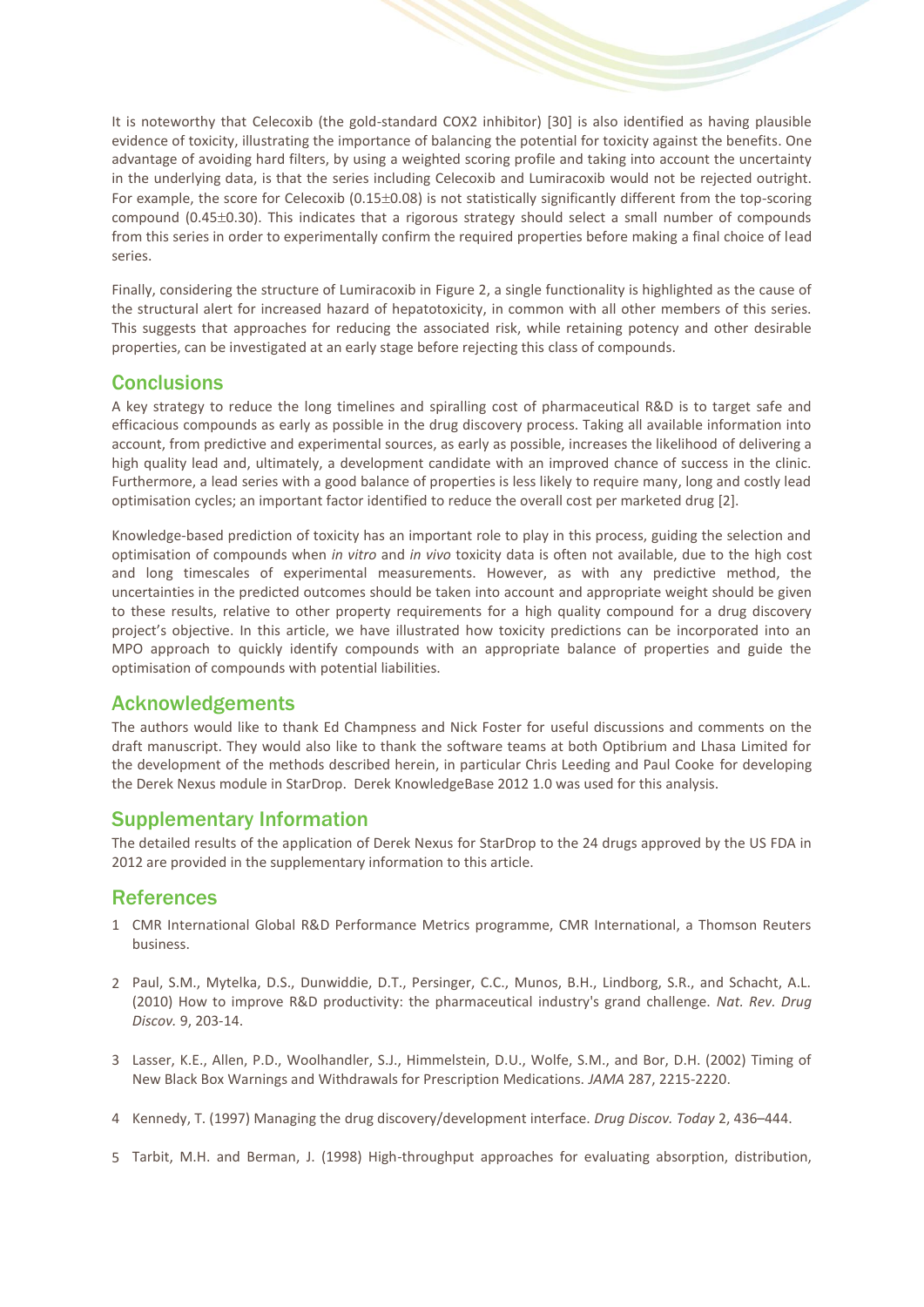metabolism and excretion properties of lead compounds. *Curr. Opin. Chem. Biol.* 2, 411-416.

- <span id="page-8-0"></span>6 Van de Waterbeemd, H and Gifford, E. (2003) ADMET in silico modelling: towards prediction paradise? *Nat. Rev. Drug Discovery* 2, 192-204.
- <span id="page-8-1"></span>7 Ekins, S, Boulanger, B, Swaan, PW, and Hupcey, MA. (2001) Towards a new age of virtual ADME/TOX and multidimensional drug discovery. *J. Comp. Aided Mol. Design* 16, 381-401.
- <span id="page-8-2"></span>8 Kola, I. and Landis, J. (2004) Can the pharmaceutical industry reduce attrition rates. *Nature Rev. Drug Discov.* 3, 711-716.
- 9 Dearden, J.C., Barratt, M.D., Benigni, R. et al. (1997) The development and validation of expert systems for predicting toxicity : The report and recommendations of an ECVAM/ECB workshop (ECVAM Workshop 24). *ATLA* 25, 223-252.
- 10 A., Roncaglioni, Toropov, A.A., Roropvoa, A.P., and Benfenati, E. (2013) In silico methods to predict drug toxicity. *Curr. Opin. Pharmacol.* 13, 802-806.
- 11 Arodz, T., Yuen, D.A., and Dudek, A.Z. (2006) Ensemble of Linear Models for Predicting Drug Properties. *J. Chem. Inf. Model.* 46, 416-423.
- 12 Nigsch, F. and Mitchell, J.B.O. (2008) How To Winnow Actives from Inactives:  Introducing Molecular Orthogonal Sparse Bigrams (MOSBs) and Multiclass Winnow. *J. Chem. Inf. Model.* 48, 306-318.
- 13 Nigsch, F., Bender, A., Jenkins, J.L., and Mitchell, J.B.O. (2008) Ligand-Target Prediction Using Winnow and Naive Bayesian Algorithms and the Implications of Overall Performance Statistics. *J. Chem. Inf. Model.* 48, 2313-2325.
- <span id="page-8-3"></span>14 Tropsha, A. Recent trends in statistical QSAR modeling of environmental chemical toxicity. In Luch, A., ed., *Molecular, Clinical and Environmental Toxicology. Volume 3: Environmental Toxicology*. Springer, Basel, 2012.
- 15 Greene, N., Judson, P.N., Langowski, J.J., and Marchant, C.A. (1999) Knowledge-based expert systems for toxicity and metabolism prediction: DEREK, StAR and METEOR. *SAR QSAR Environ. Res.* 10, 299-314.
- 16 Dearden, J.C. (2003) In silico prediction of drug toxicity. *K. Comput.-Aided Mo. Des.* 17, 119-127.
- 17 Cronin, M. and Madden, J., eds. *In Silico Toxicology: Principles and Application*. RSC Publishing, Cambridge, 2010.
- 18 Greene, N. (2002) Computer systems for the prediction of toxicity: an update. *Adv. Drug Deliv. Rev.* 54, 417- 431.
- 19 Ankley, G.T., Bennett, R.S., Erickson, R.J. et al. (2010) Adverse outcome pathways: a conceptual framework to support ecotoxicology research and risk assessment. *Environ. Toxicol. Chem.* 29, 730-741.
- 20 Marchant, C.A., Briggs, K.A., and Long, A. (2008) In silico tools for sharing data and knowledge on toxicity and metabolism: derek for windows, meteor, and vitic. *Toxicol. Mech. Methods* 18, 177-187.
- <span id="page-8-4"></span>21 Judson, P.N., Stalford, S.A., and Vessey, J. (2013) Asessing confidence in predictions made by knowledgebased systems. *Tox. Res.* 2, 70-79.
- 22 Sutter, A., Amberg, A., Boyer, S. et al. (2013) Use of in silico systems and expert knowledge for structurebased assessment of potentially mutagenic impurities. *Regul. Toxicol. Pharmacol.* 67, 39-52.